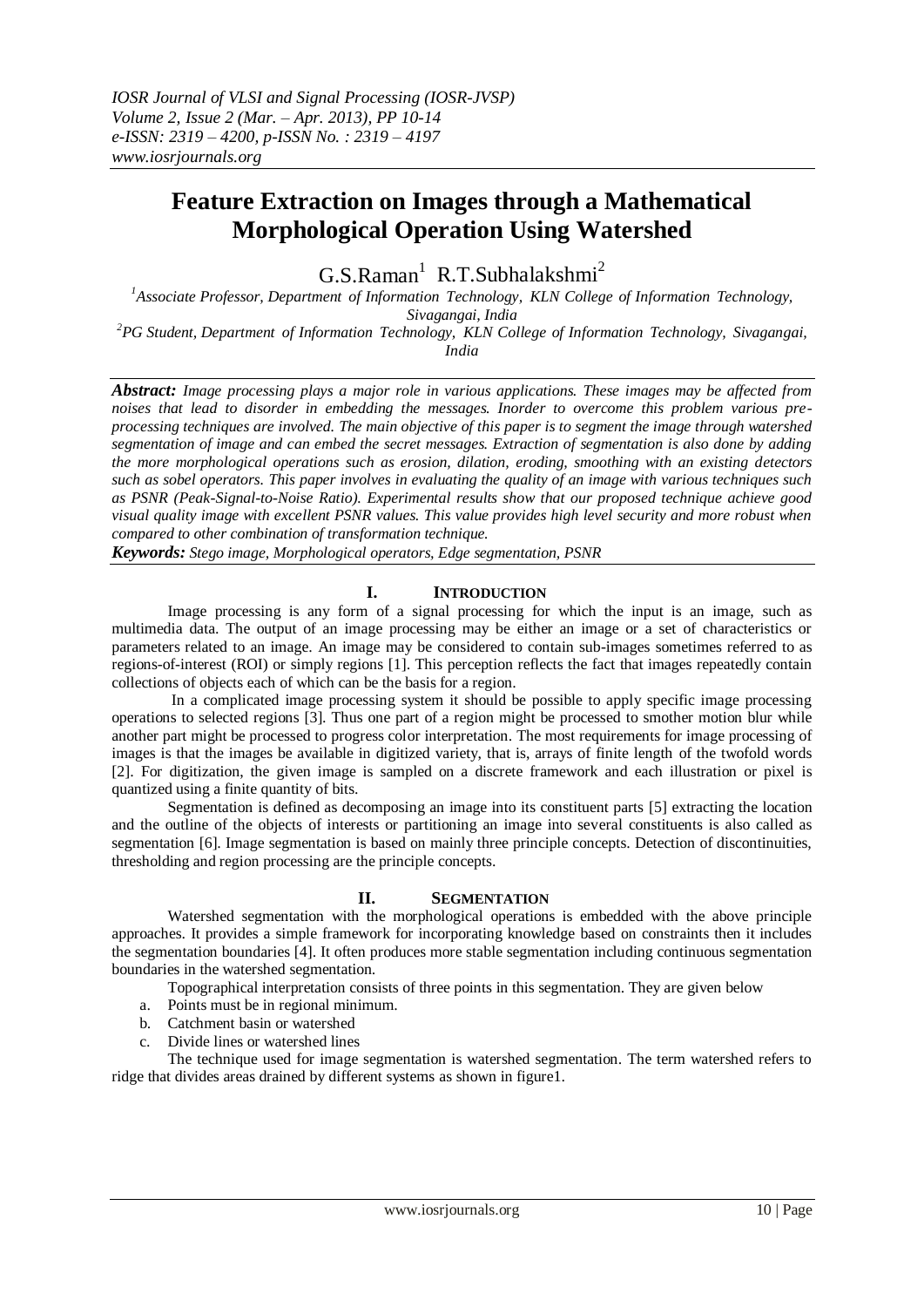

Fig 1.Three approaches in watershed segmentation

Watershed segmentation name comes from the manner in which the algorithm segment regions into catchment basins. The term watershed refers to a ridge that divides areas drained by different river systems. The term catchment basins are the geographical area draining into a reservoir. The key behind this segmentation algorithm is changing our image into other image whose catchment basins are the objects to identify.

# **III. Watershed Segmentation Algorithm**

Step 1. Let  $M_1, M_2, M_3, \ldots, M_n$  be the sets of coordinates of points in the regional minima of the image  $g(x,y)$ Step 2.  $A(M_i)$  be the coordinates of points of the catchment basin associated with regional minima  $M_i$ Step 3. T[n] = {  $(s,t) | g(s,t) < n$  }

- a.  $T[n] = Set of points in g(x,y) which are lying below the plane g(x,y) = n$
- b.  $n =$  Stage of flooding, varies from min+1 to max+1
- c. min = minimum gray level value
- d. max = maximum gray level value

Step 4. Let  $A_n(M_1)$  be the set of points in the catchment basin associated with  $M_1$  that are flooded at stage n. a.  $A(x, t)$ 

$$
A_n(M_1) = A(M_1) \cap T[n]
$$

- i.  $A_n(M_i) = 1$  at location  $(x,y)$  if  $(x,y) \in C(M_i)$
- ii. AND  $(x,y) \in T[n]$ , otherwise it is 0.

Step 5. C[n] be the union of flooded catchment basin portions at the stage n

a. 
$$
A[n] = \bigcup_{i=1}^{R} A_n(M_1)
$$
  
b.  $A[\max + 1] = \bigcup_{i=1}^{R} A(M_i)$ 

- Step 6. Algorithm keeps on increasing the level of flooding, and during the process  $A_n(Mi)$  and  $T[n]$  either increase or remain constant.
- Step 7. Algorithm initializes A[min +1] = T[min+1], and then proceeds recursively assuming that at step n C[n-1] has been constructed.
- Step 8. Let S be set of connected components in T[n].
- Step 9. For each connected component  $q \in S[n]$ , there are three possibilities: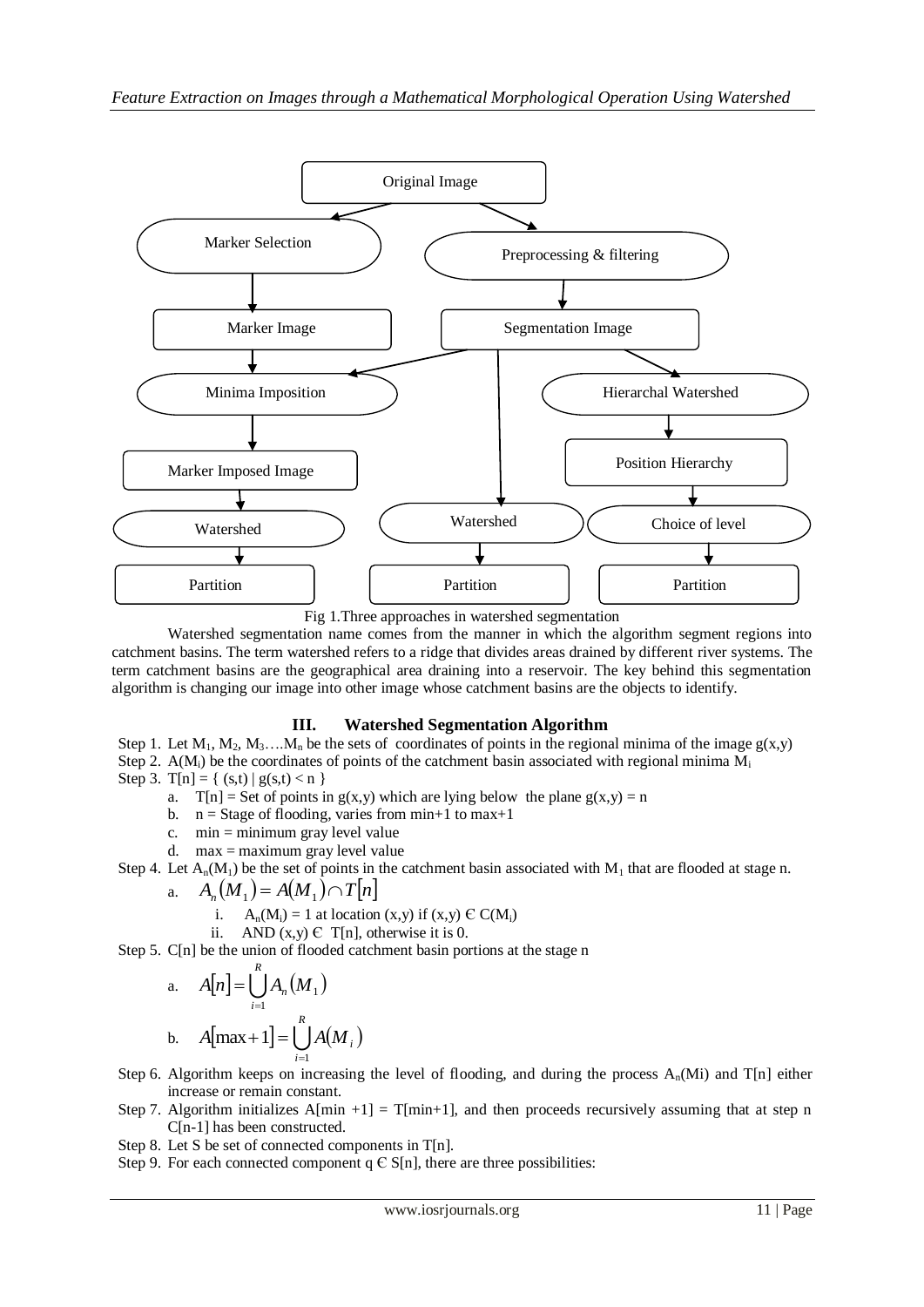- a.  $q \bigcap A | n 1 |$  is empty.
- b.  $q \bigcap A | n 1 |$  Contains one connected component of C[n-1].
- c.  $q \bigcap A[n-1]$  contains more than one connected component of A[n-1]
	- i. Condition (a) occurs when a new minima is encountered, in this case q is added to set A  $[n-$ 1] to form A[n].
	- ii. Condition (b) occurs when q lies within catchment basins of some regional minima, in the second case.
	- iii. Condition(c) occurs when ridge between two catchment basins is hit and further flooding will cause the waters from two basins will merge, so it must be built within q.

# **IV. Steps for Watershed Segmentation**

The various steps involved in the watershed segmentation are

- a. Use the gradient magnitude as the segmentation function with morphological operation.
- b. Mark the foreground objects
- c. Compute the background markers.
- d. Compute the watershed transform of the segmentation function.
- **e.** Visualize the result.

#### **4.1 Color Progressions**

An image gradient is a directional change in the intensity or color in an image. Gradient is used for a gradual blend of color which can be considered as an even gradation from low to high values, as used from white to black in the image to the right. Color progression also used for robust feature and texture matching with different lighting properties that can cause to have drastically different pixel values.

Each pixel of a gradient image measures the change in intensity of that same point in the original image in the given direction are represented in figure2. Regions of the image are characterized by miniature variations in gray levels have small gradient standards, so watershed segmentation is useful on the gradient of the image rather than the actual image. In this way, the regional minima of catchment basins correlate nicely with the small value of the gradients corresponding to the objects of interest.



Fig 2 a) Original image b) Gradient magnitude c) Watershed Transform of gradient magnitude d) Regional maxima superimposed on original image

# **4.2 Uses of Markers**

When the watershed segmentation algorithm is applied on application it can be lead to oversegmentation of an image due to noise and other local irregularities of the gradient. This can render the result to be virtually useless. Solution is to limit the number of allowable regions by incorporating a preprocessing stage designed to bring additional knowledge into the segmentation procedure. A concept of markers is used as a solution; a marker is connected component belonging to an image are mentioned in figure 3. Selection of markers consists of two principle steps, one is preprocessing and other is definition of a set of criteria.

Two kinds of markers:

- i. External markers: This can associate with the background.
- ii. Internal markers: This can associate with the objects of interest.

Effective measures are used to minimize the effect of small spatial details to filter the image with a smoothing filter. We can define the internal markers as the region surrounded by the higher altitude points, every region should be a connected component and every point in the region should have same gray level value. External markers can be some regions of particular background color.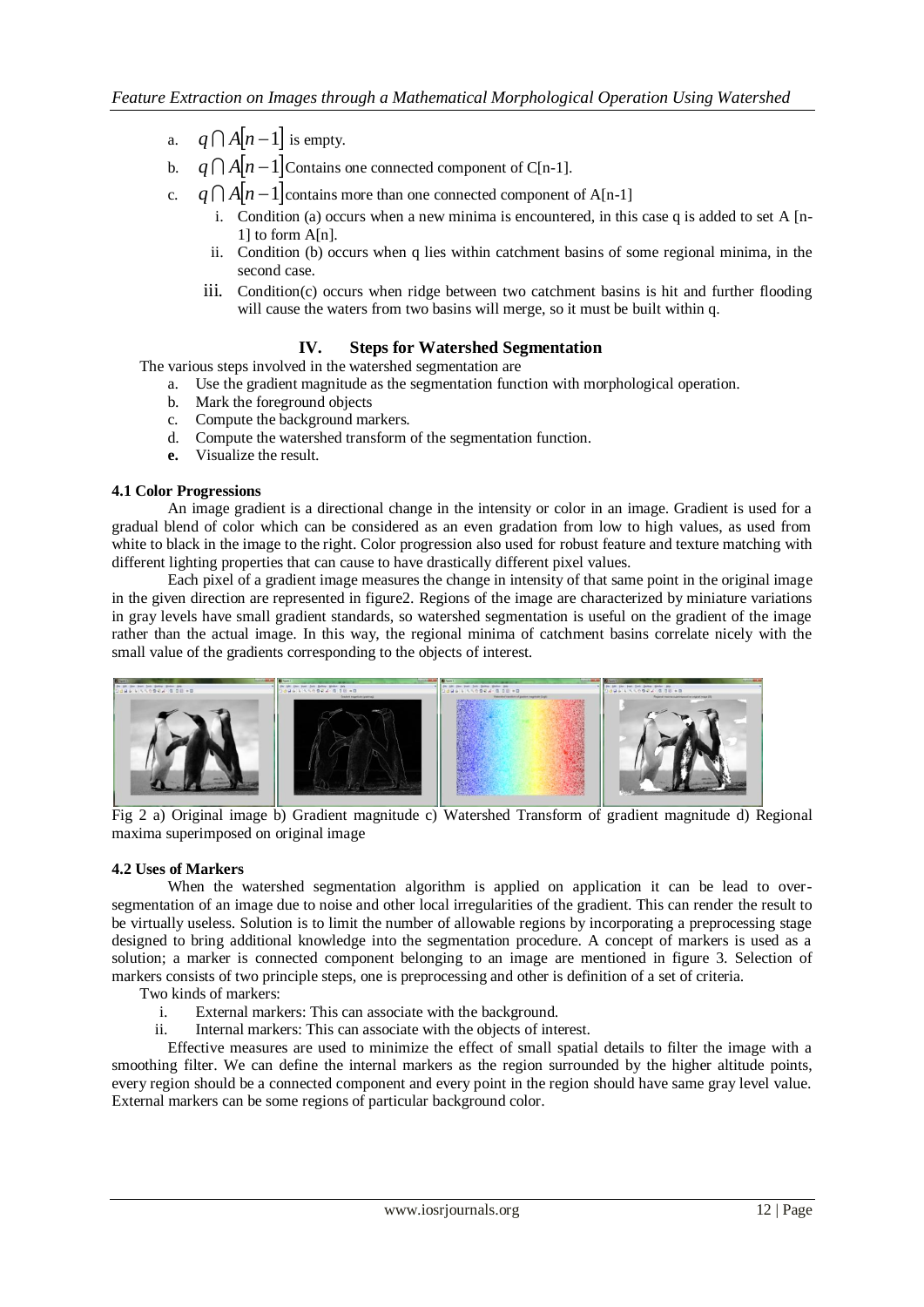

Fig 3. a) Threshold opening-closing by reconstruction b) Watershed ridge lines c) Markers and object boundaries superimposed on original image d) Colored watershed label matrix

#### **4.3Visualize the Result**

The regional minimum is punched and floods the entire topography at uniform rate from below. It built to prevent the rising water from distinct catchment basins from merging. Eventually only the tops of the images are visible above the lines. These images divide the lines of the watersheds.

#### **III. Measures of Image Quality**

Two measures are used they are MSE and PSNR. Peak Signal-to-Noise Ratio is often called as PSNR. It is an engineering term for the ratio between the maximum possible power of a signal and the power of corrupting noise that affects the dependability of its representation. PSNR is the most commonly used to measure the image quality. Mean Square Error is often called as MSE. MSE is used to quantify the difference between values implied by an estimator and the true values of that quantification are being estimated.

TABLE I

The MSE between two images such as  $g(x, y)$  and  $\overline{g}(x, y)$ is mentioned in equation (1)

$$
e_{MSE} = \frac{1}{N} \sum_{n=1}^{M} \sum_{m=1}^{N} \left[ \bar{g}(n,m) - g(n,m) \right] \cdots (1)
$$

# EXPERIMENTAL RESULTS FOR SAMPLE DATABASE EXTRACTED FROM BOSS **Image1 Image2 MSE PSNR(db)**  $\begin{array}{ll} \text{Test:} & \text{Euler:} & \text{Bul} \\ \mathcal{N} & \text{O} \otimes \mathcal{Q}, \text{ of } \mathcal{N} \times \mathbb{Q}, \text{ } \square \text{ } \square \end{array}$  $108$  yes **IIR** Yes 135.8449 26.8004 Salah R R R O D R A - C 0 0 0 1 IR Yes your Test Deltoy Wedow Help 90.8757 28.5463 Select the Test Select Weder Big 91.8956 28.4979

www.iosrjournals.org 13 | Page